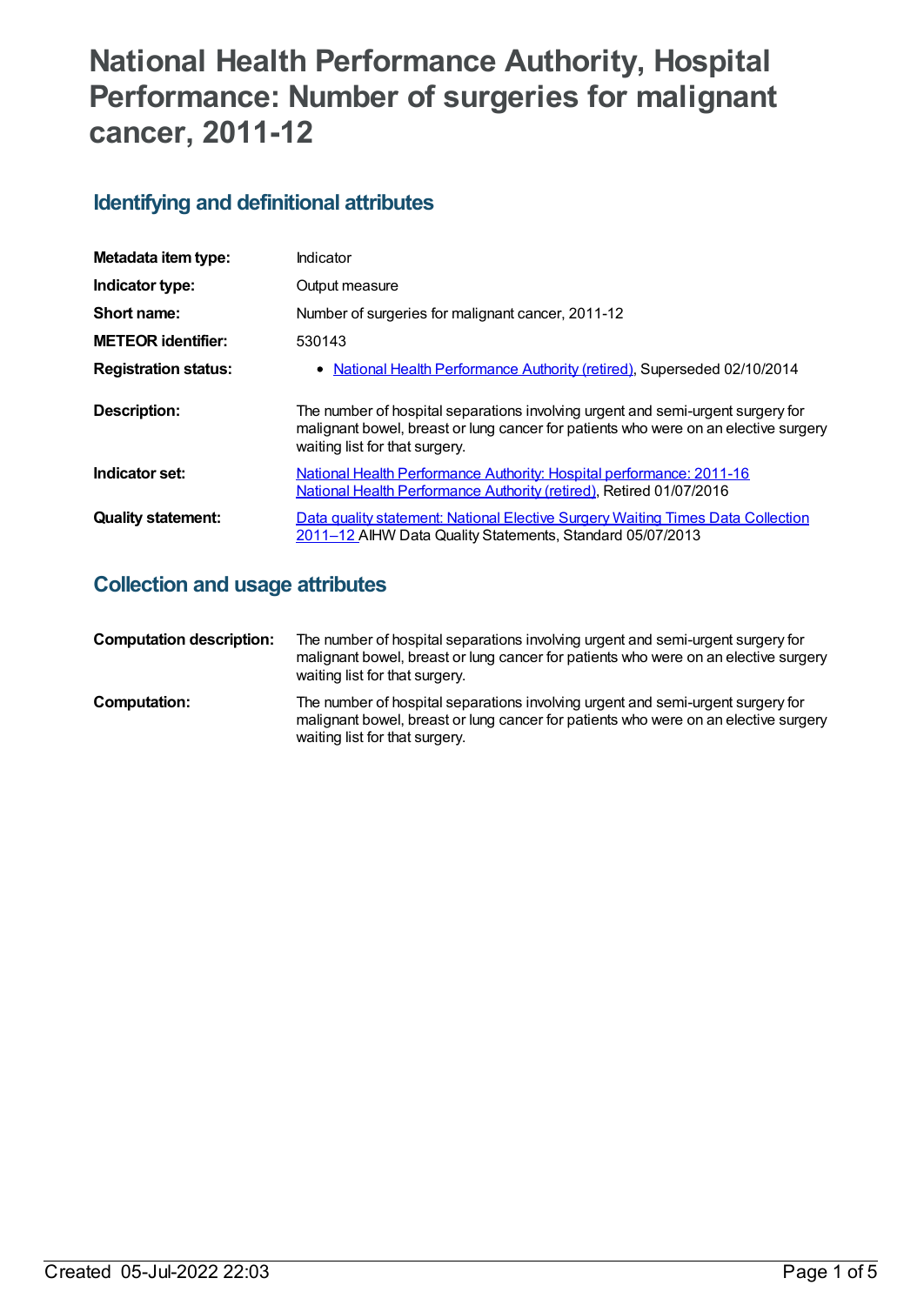**Numerator:** The number of surgeries reported is the number of hospital separations with:

- ICD-10-AM (7th edn) principle diagnosis codes:
	- **Bowel cancer** C18, C19 and C20
	- **Breast cancer** C50
	- **Lung cancer** C34
- ACHI (7th edn) procedure codes:
	- **Bowel cancer**: 3200000 3200001 3200300 3200301 3200400 3200401 3200500 3200501 3200600 3200601 3200900 3201200 3201500 3202400 3202500 3202600 3202800 3203000 3203900 3204700 3205100 3205101 3206000 3209900 3211200 9220800
	- **Breast cancer**: 3030000 3033200 3033500 3033600 3150000 3151500 3151800 3151801 3152400 3152401
	- **Lung cancer**: 3843800 3843801 3843802 3844000 3844001 3844100 3844101 9016900
- Elective surgery waiting list episode- clinical urgency code:
	- 1. Admission within 30 days desirable for a condition that has the potential to deteriorate quickly to the point that it may become and emergency
	- 2. Admission within 90 days desirable for a condition causing some pain, dysfunction or disability but which is not likely to deteriorate quickly or become an emergency
- Elective surgery waiting list episode—reason for removal from a waiting list:
	- 1. Admitted as an elective patient for awaited procedure by or on behalf of this hospital or the state/territory
	- 2. Admitted as emergency patient for awaited procedure by or on behalf of this hospital or the state/territory

Calculations exclude people who were on an elective surgery waiting list but were transferred to another hospital's elective surgery waiting list, were treated elsewhere but not on behalf of the hospital, were not contactable, died prior to receiving surgery or declined surgery.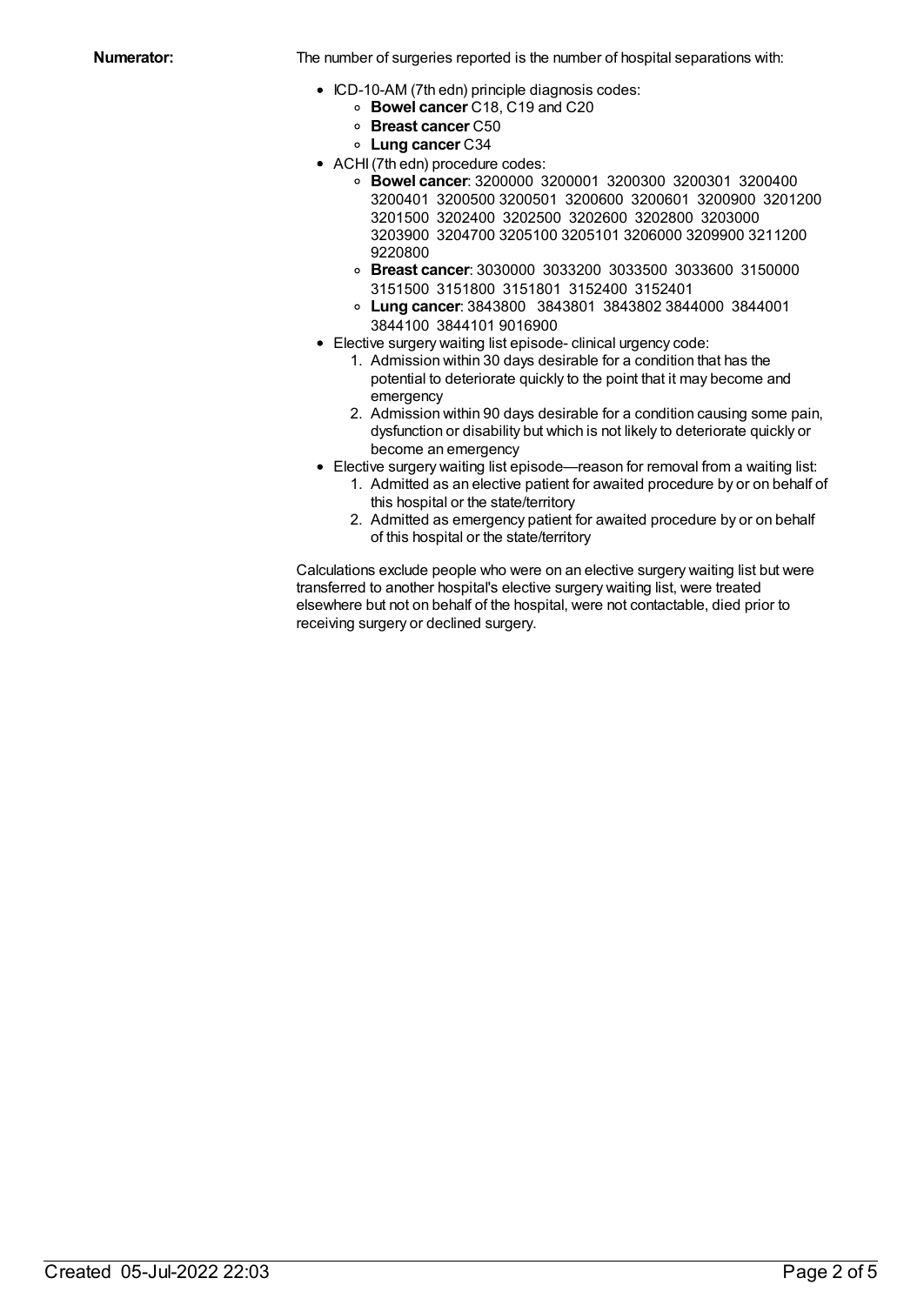Elective surgery waiting list [episode—clinical](https://meteor.aihw.gov.au/content/270008) urgency, code N

**Data Source**

National Elective Surgery Waiting Times Data [Collection](https://meteor.aihw.gov.au/content/395071)

**NMDS / DSS**

Elective surgery waiting times [\(removals](https://meteor.aihw.gov.au/content/470097) data) DSS 1 January 2012-30 June 2012

### **Data Element / Data Set**

Episode of [care—principal](https://meteor.aihw.gov.au/content/391326) diagnosis, code (ICD-10-AM 7th edn) ANN{.N[N]}

**Data Source**

National Hospital Morbidity [Database](https://meteor.aihw.gov.au/content/394352) (NHMD)

**NMDS / DSS**

[Admitted](https://meteor.aihw.gov.au/content/426861) patient care NMDS 2011-12

#### **Data Element / Data Set**

Episode of admitted patient [care—procedure,](https://meteor.aihw.gov.au/content/391349) code (ACHI 7th edn) NNNNN-NN

**Data Source**

National Hospital Morbidity [Database](https://meteor.aihw.gov.au/content/394352) (NHMD)

**NMDS / DSS**

[Admitted](https://meteor.aihw.gov.au/content/426861) patient care NMDS 2011-12

### **Data Element / Data Set**

Elective surgery waiting list [episode—reason](https://meteor.aihw.gov.au/content/471735) for removal from a waiting list, code N

#### **Data Source**

National Elective Surgery Waiting Times Data [Collection](https://meteor.aihw.gov.au/content/395071)

#### **NMDS / DSS**

Elective surgery waiting times [\(removals](https://meteor.aihw.gov.au/content/470097) data) DSS 1 January 2012-30 June 2012

**Disaggregation:** Hospital and cancer type (principal diagnosis).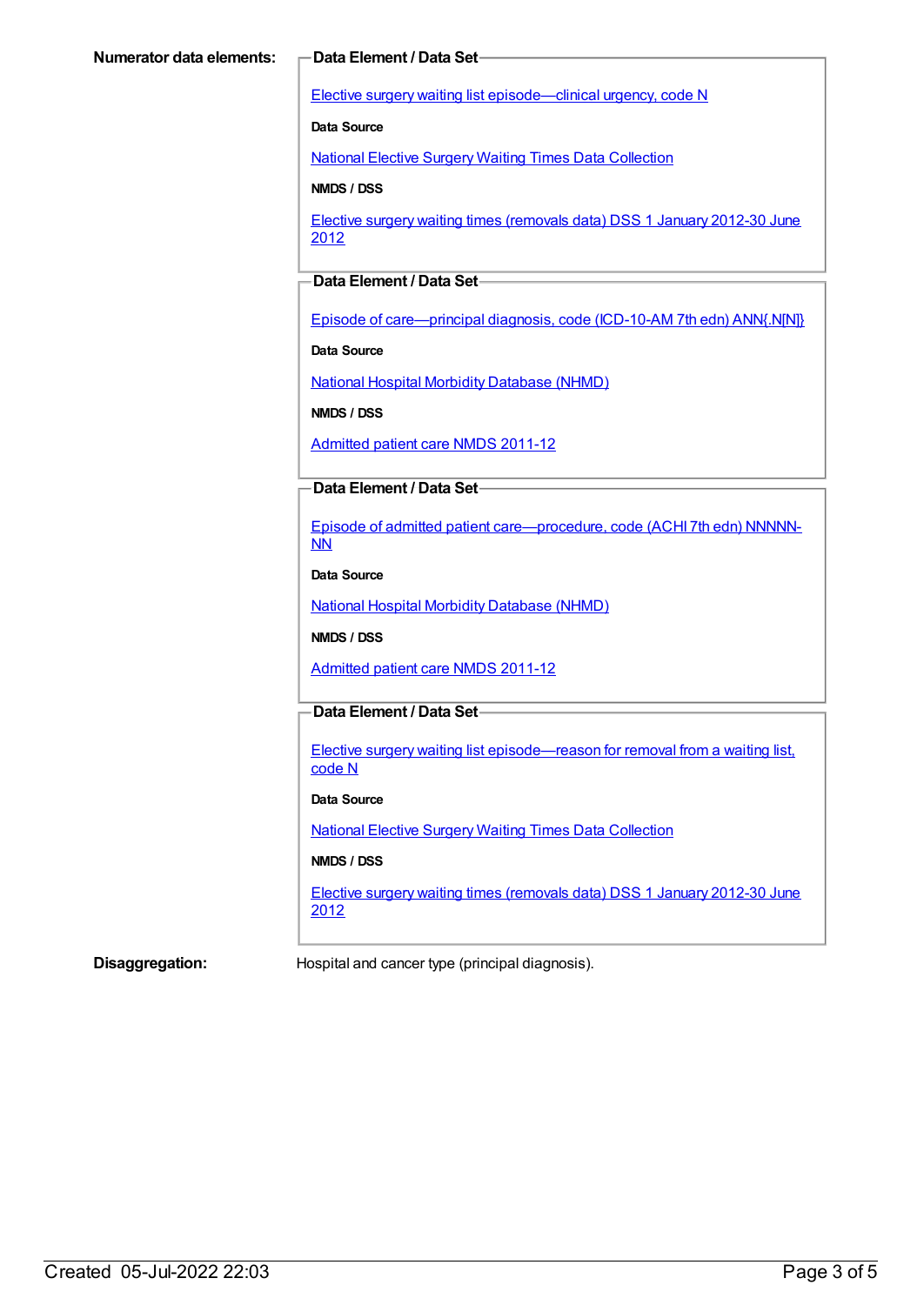| Disaggregation data<br>elements: | Data Element / Data Set-                                                                                                                                                    |
|----------------------------------|-----------------------------------------------------------------------------------------------------------------------------------------------------------------------------|
|                                  | Establishment-organisation identifier (Australian), NNX[X]NNNNN                                                                                                             |
|                                  | Data Source                                                                                                                                                                 |
|                                  | <b>National Elective Surgery Waiting Times Data Collection</b>                                                                                                              |
|                                  | NMDS / DSS                                                                                                                                                                  |
|                                  | Elective surgery waiting times (census data) DSS 1 January 2012-30 June<br>2012                                                                                             |
|                                  | Data Element / Data Set-                                                                                                                                                    |
|                                  | Episode of care—principal diagnosis, code (ICD-10-AM 7th edn) ANN{.N[N]}                                                                                                    |
|                                  | Data Source                                                                                                                                                                 |
|                                  | <b>National Hospital Morbidity Database (NHMD)</b>                                                                                                                          |
|                                  | NMDS / DSS                                                                                                                                                                  |
|                                  | <b>Admitted patient care NMDS 2011-12</b>                                                                                                                                   |
| Comments:                        | Reported for hospitals with 10 or more separations in the cohort.                                                                                                           |
|                                  | For this indicator malignant refers to those cancers that have the ability to progress<br>to more serious disease and spread to surrounding tissue or other organs, if left |

## **Representational attributes**

| <b>Representation class:</b> | Count  |
|------------------------------|--------|
| Data type:                   | Real   |
| Unit of measure:             | Person |
| Format:                      | ΝN     |

## **Indicator conceptual framework**

| <b>Framework and</b> | <b>PAF-Effectiveness of access</b> |
|----------------------|------------------------------------|
| dimensions:          |                                    |
|                      | <b>PAF-Equity of access</b>        |

untreated.

## **Data source attributes**